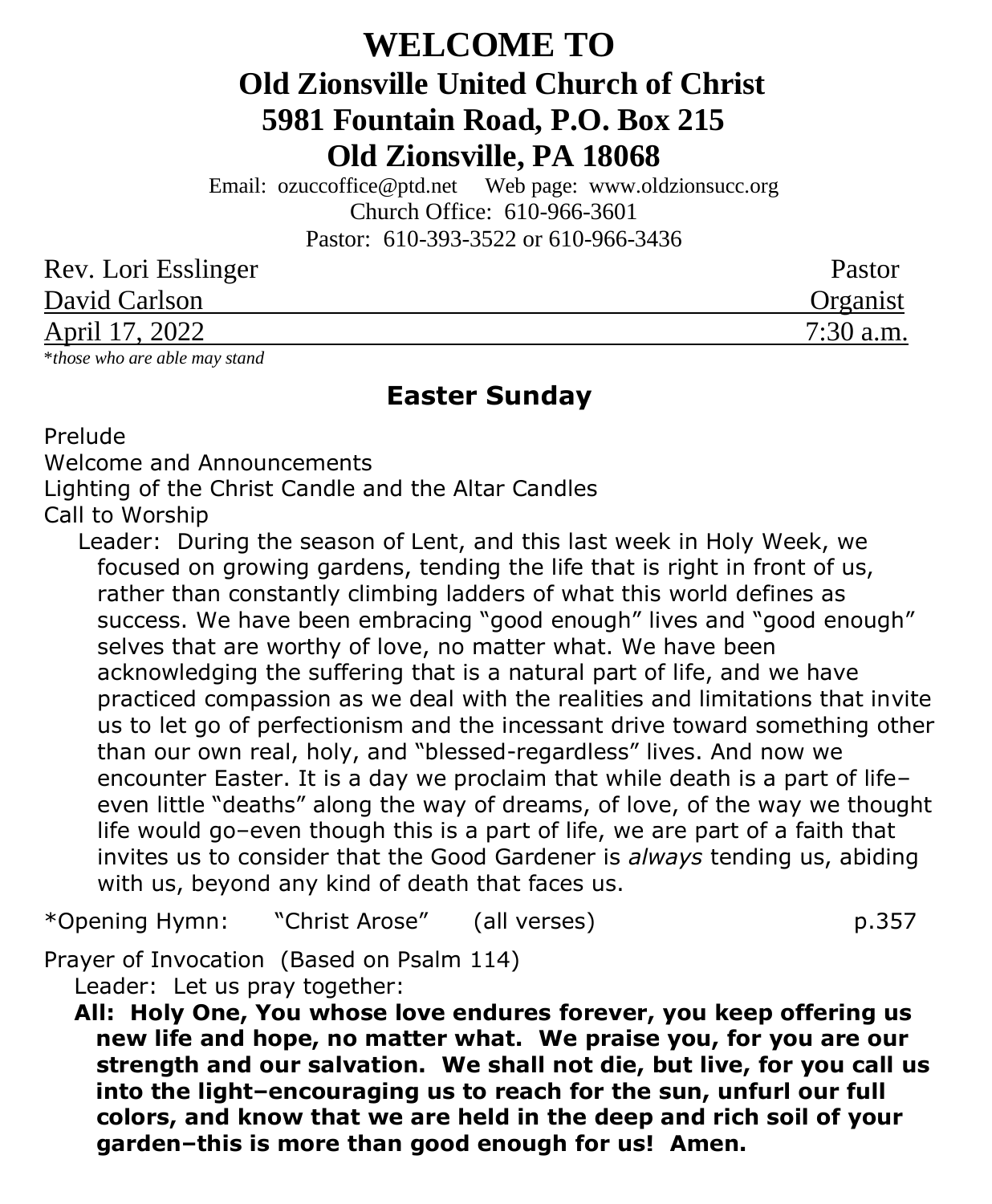### Prayer of Confession

 Leader: Easter is tricky when it comes to faith. We come for the happy ending–the "and then they lived happily ever after." The resurrection story proclaims hope over despair and life over death, yet we know that life continued, and continues for us, as a story of spiking heartbreak moments that are not forever fixed. The nature of being created for love is that we will always hunger for more, that there is never enough life and love to satisfy. And endings are often too soon. But perhaps a good enough faith is one that moves through the chronic nature of being incurably human with an eye for resurrection moments that assure us that this good enough life is worthy of our amazement. Imagine the new life that God has in store for you as you give your troubles, worries, and sorrow to the L*ord right now.*

### Silent Reflection

## Assurance of Pardon

 Leader: Hear this compassionate word from the prophet Isaiah: "I am about to create new heavens and a new earth; the former things shall not be remembered or come to mind. But be glad and rejoice forever in what I am creating; for I am about to create Jerusalem as a joy, and its people as a delight."

Know that already, God is offering us freedom from the fear of isolation and anguish at endings, inviting us to community and creativity for birthing new life–unexpected life, unending love.

And know, that despite our sometimes faltering steps, in the name of Jesus Christ, you are being forgiven, even now.

### **All: In the name of Jesus Christ, you are forgiven. Glory to God! Amen.**

\*Hymn: "Hymn of Promise" (all verses) see insert

## Scripture Reading: John 20:1-18

**20** Early on the first day of the week, while it was still dark, Mary Magdalene came to the tomb and saw that the stone had been removed from the tomb. **2** So she ran and went to Simon Peter and the other disciple, the one whom Jesus loved, and said to them, "They have taken the Lord out of the tomb, and we do not know where they have laid him." **3** Then Peter and the other disciple set out and went toward the tomb. **4** The two were running together, but the other disciple outran Peter and reached the tomb first. **5** He bent down to look in and saw the linen wrappings lying there, but he did not go in. **6** Then Simon Peter came, following him, and went into the tomb. He saw the linen wrappings lying there, **7** and the cloth that had been on Jesus' head, not lying with the linen wrappings but rolled up in a place by itself.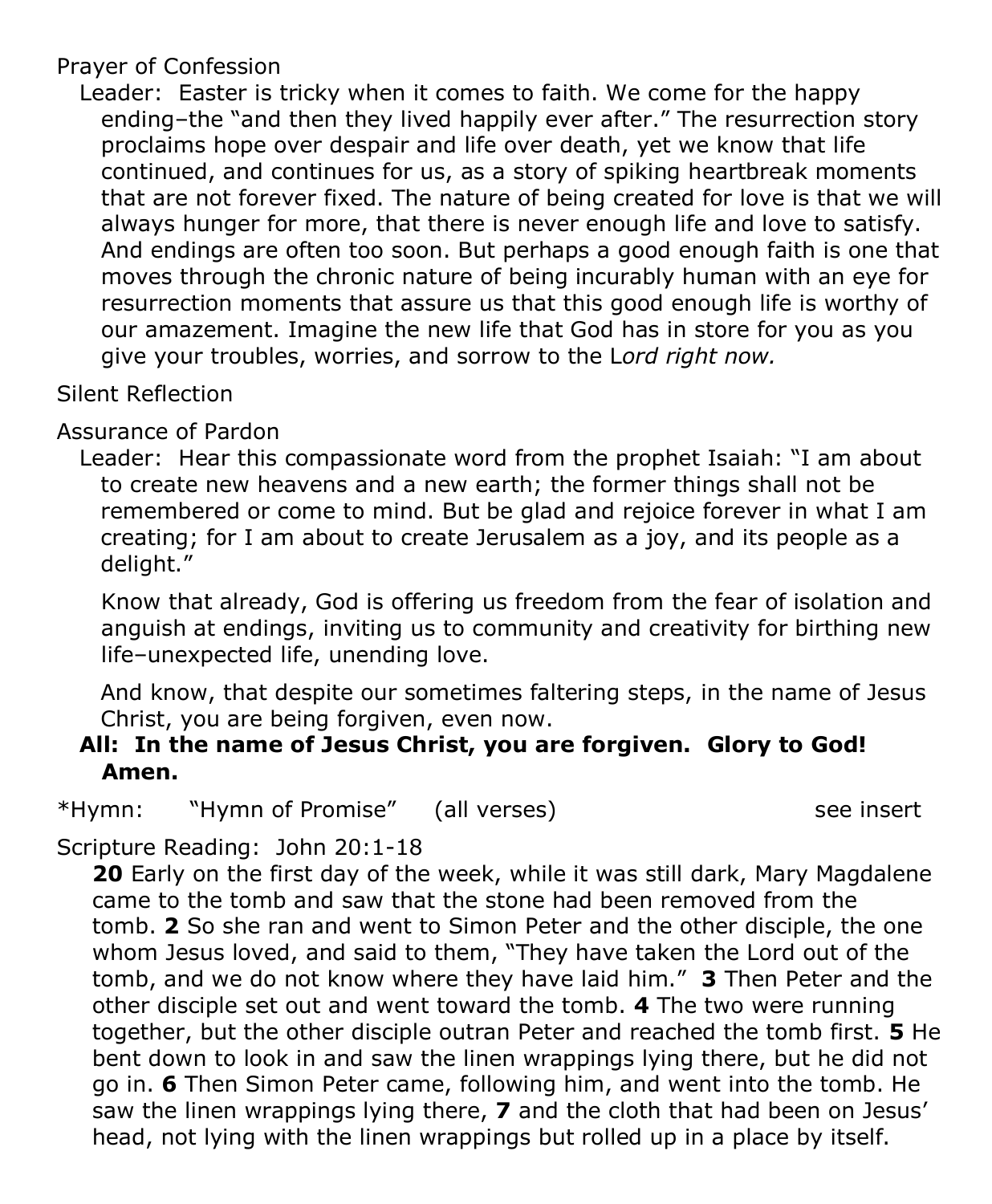**8** Then the other disciple, who reached the tomb first, also went in, and he saw and believed; **9** for as yet they did not understand the scripture, that he must rise from the dead. **10** Then the disciples returned to their homes. 11 But Mary stood weeping outside the tomb. As she wept, she bent over to look into the tomb; **12** and she saw two angels in white, sitting where the body of Jesus had been lying, one at the head and the other at the feet. **13** They said to her, "Woman, why are you weeping?" She said to them, "They have taken away my Lord, and I do not know where they have laid him." **14** When she had said this, she turned around and saw Jesus standing there, but she did not know that it was Jesus. **15** Jesus said to her, "Woman, why are you weeping? Whom are you looking for?" Supposing him to be the gardener, she said to him, "Sir, if you have carried him away, tell me where you have laid him, and I will take him away." **16** Jesus said to her, "Mary!" She turned and said to him in Hebrew, "Rabbouni!" (which means Teacher). **17** Jesus said to her, "Do not hold on to me, because I have not yet ascended to the Father. But go to my brothers and say to them, 'I am ascending to my Father and your Father, to my God and your God." **18** Mary Magdalene went and announced to the disciples, "I have seen the Lord"; and she told them that he had said these things to her.

Reflection: Thoughts About an Imperfect Life and Faith "A Good Enough Faith"

Choir Anthem

## Act of Letting Go

Leader: Our faith calls us to rekindle the fires of hope, and sometimes that means allowing some things to be transformed by a refining fire. We have focused this Lent on letting some things go: perfectionism being one, but also other things that rob us of the joy of living the reality of our lives, those things that pull us away from tending that which is the most important. I invite you to a ritual of letting go. In the lovely darkness of a womb and tomb, God held us close, created hope, taking time to fashion, craft, nurture, feed, and love us into liberation and new life. God imbued our stories with eternal light in the story of the resurrected Jesus. God has given us the light of day, the light of this world, and invites us to let this light shine forth as disciples of Jesus, aiding in the rekindling of the fire of the Spirit in all of creation.

Video of the Bean Seed

The Service of Holy Communion

Leader: Christ looks upon each one with love and says,

 **People: "you are welcome at my table."**

Leader: Christ looks upon each one with compassion and says,

 **People: "whatever troubles you, bring it here."**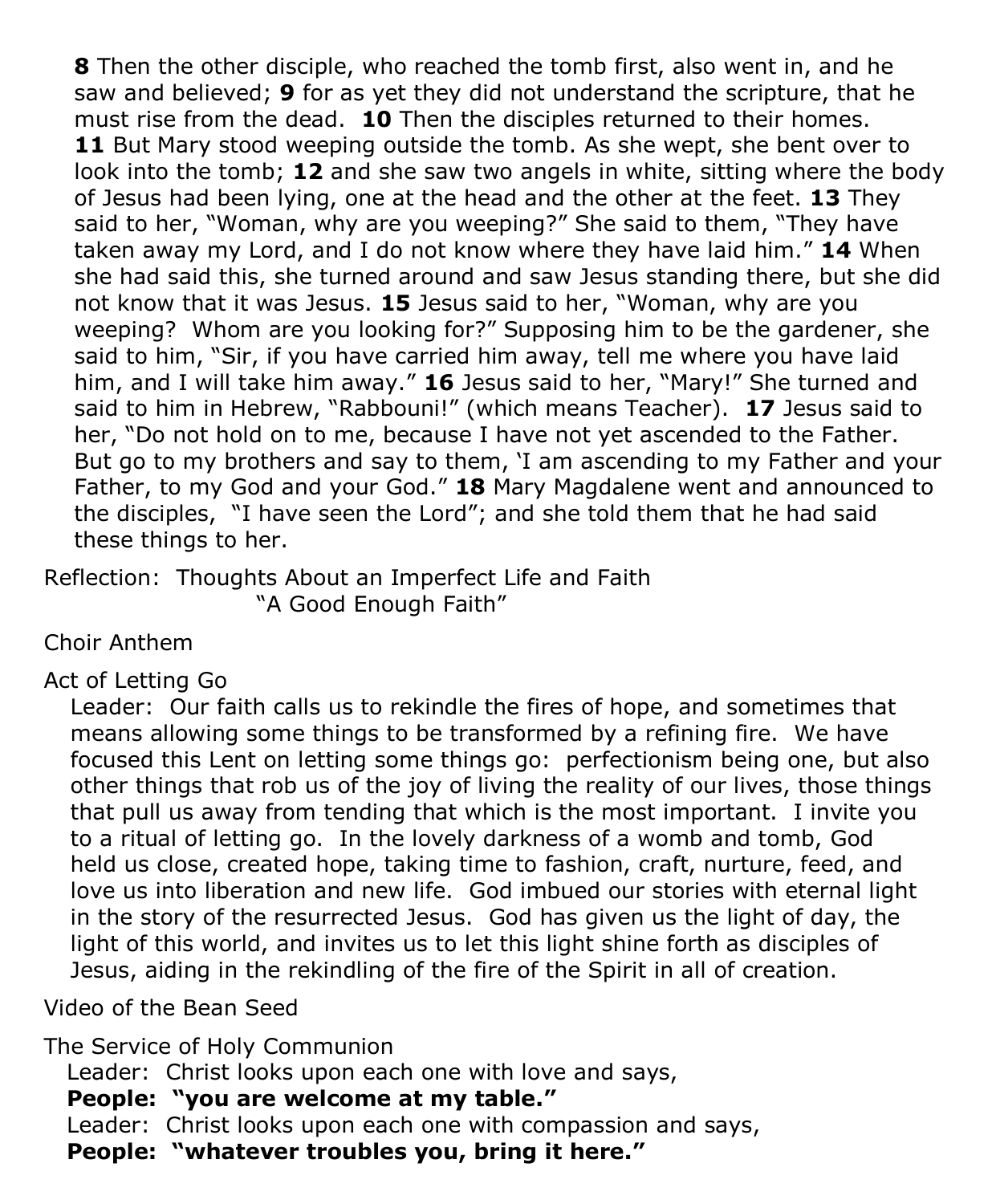Leader: Christ looks upon each one with grace and says,

## **People: "whatever you'd like to leave behind, do it here."**

- Leader: Will you come? Will you bring your troubles?
	- Will you shed all that is unnecessary in your life? This is the place where you need not be perfect, you need not be sure of yourself or your faith, you need not feel whole and right with the world. Jesus invited many to his tables and in doing so, he assured them of their place in the illogical reign of love and grace. He just wanted them to be hungry for relationship– hungry to look across a table into another's eyes, to break open their lives, and lift a cup in the midst of the hard times and hear, "this is for all, and so this is for you, beloved."
- Leader: The Holy Living God be with you.
- **People: And also with you.**
- Leader: Lift up your hearts!
- **People: We lift them up to the Lord!**
- Leader: Let us give thanks to the Lord our God.

## **People: It is right to give our thanks and praise.**

Leader: It is right, and a good and joyful thing, anytime and everywhere to give thanks to you. You created this world full of so much beauty and sorrow and called it Good. And called it Enough. Although we feel lost at times, you are ever present. We doubt, resist, turn away, and rage, insistent on our own power to pull us through, and yet sure that we are to blame, making life seem like a confusing paradox. But you are patient. You are here to meet us–reside with us in strange and alienating times, always faithful, always present in this Body *...*in this Body *...* And so, together we proclaim the praise-filled truth of your glory along with all the saints:

## **People: Holy, holy, God of Hosts! Heav'n and earth sing out your name! Blest are they who come today; and take their place.**

Leader: Holy are you, and blessed is your Son Jesus Christ. He proclaimed freedom for the bound, justice for the oppressed, grace for the lost, love for the prodigal. Through the life and ministry of Jesus, we can imagine and live into a community where all who struggle are taken into loving arms and those who struggle to love are invited into greater compassion.

 On the night in which he gave himself up for us, he took bread, gave thanks to you, broke the bread, gave it to his disciples, and said: "Take, eat; this is my body which is given for you. Do this in remembrance of me."

 When the supper was over, he took the cup, gave thanks to you, gave it to his disciples, and said: "Drink from this, all of you; this is my blood of the new covenant, poured out for you and for many for the forgiveness of sins.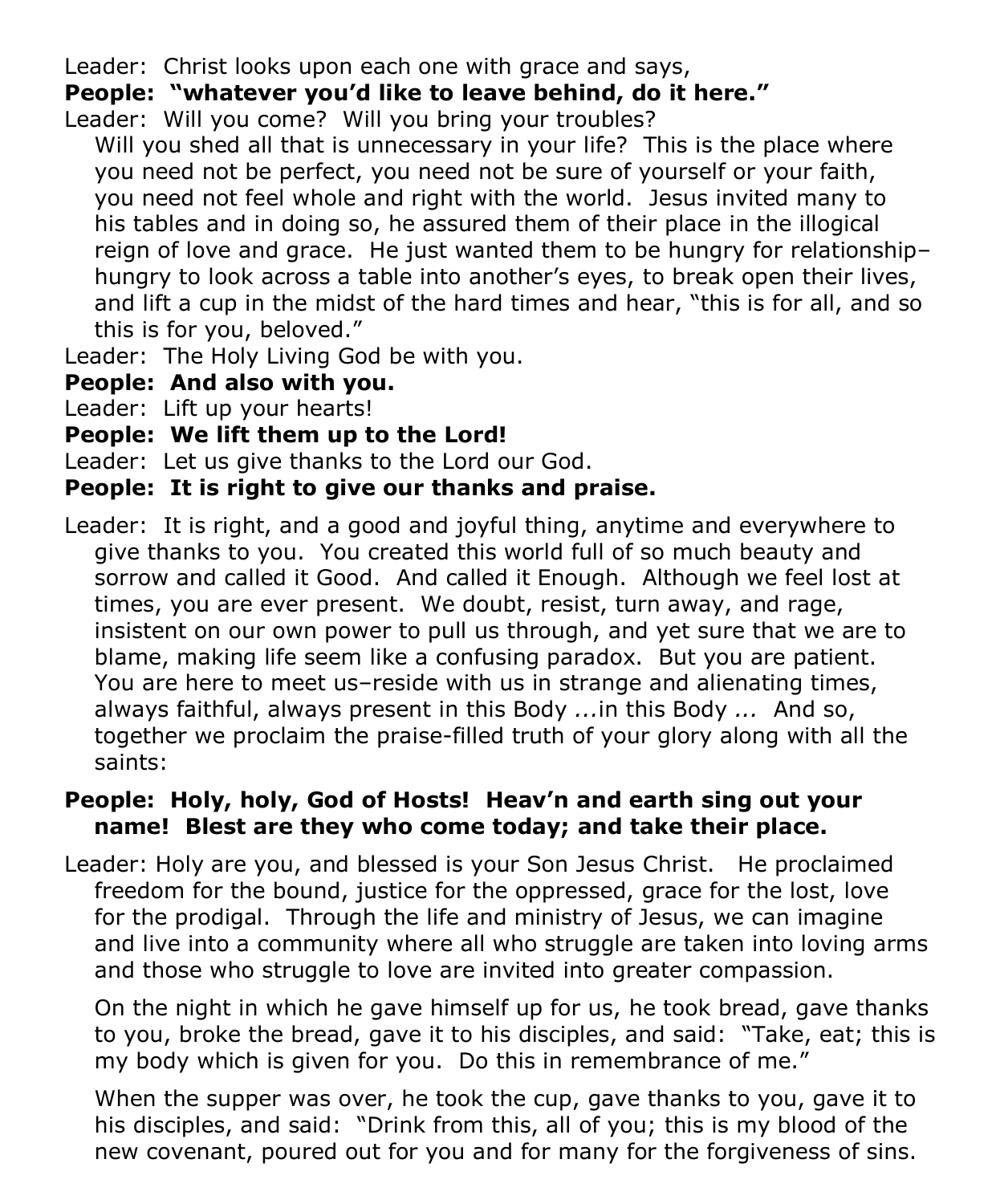Do this, as often as you drink it, in remembrance of me."

And so, We remember… We offer ourselves … We proclaim God's time…

## **People: Christ has died, yet Christ is ris'n; Christ will come once again! We remember and proclaim redeeming love.**

 Leader: Pour out your Holy Spirit on us gathered here, and on these gifts of bread and fruit of the vine. Make them be for us sustenance for our days, love for simple and ordinary lives, fuel for justice in this world. By your Spirit open us to each other. Open us to the world, making us one in you, through Christ, in the power of your amazing grace!

The Lord's Prayer (sung)

**Our Father, who art in heaven, Hallowed be thy Name. Thy kingdom come. Thy will be done, on earth as it is in heaven. Give us this day our daily bread. And forgive us our debts, as we forgive our debtors. And lead us not into temptation, but deliver us from evil. For thine is the kingdom, and the power, and the glory, for ever. Amen.**

Sharing the Communion

A Blessing for Who Are Being Planted

(from Good Enough by Kate Bowler and Jessica Richie)

Blessed are you who are buried. You who feel stuck in the depths of grief and despair or who sit in the pit of unknowing. You who are learning to trust the timing of a tender Gardener. Blessed are you who are growing, you who burst with new life, fresh creativity. Who understand the pain that sometimes comes with stretching and changing, pruning and being cut back. And blessed are you in your season of fruitfulness. You who are learning to abide in the vine, and who taste the sweetness of God's loving-kindness. The God who was there all along—planting, waiting, watering, pruning, delighting. The God who pays careful attention to God's garden.

*\**Closing Hymn: "Jesus Christ Is Risen Today" (all verses) p.360

## \*Benediction

 And now, may the God who loves all of creation, especially the gardens we call our lives, and Jesus, our companion along this crooked path called life, and the Holy Spirit, who loves to improvise in surprising ways, go with you, dwell among you, and give you joy. Amen.

\*Extinguishing of the Candles \*Postlude

**≈≈≈≈≈≈≈≈≈≈≈≈≈≈≈≈≈≈≈≈≈≈≈≈≈≈≈≈≈≈≈≈≈≈≈≈≈≈≈≈≈≈≈≈≈≈≈**

All liturgy and leader parts Marcia McFee © [www.worshipdesignstudio.com/goodenough.](http://www.worshipdesignstudio.com/goodenough) Used and adapted with permission.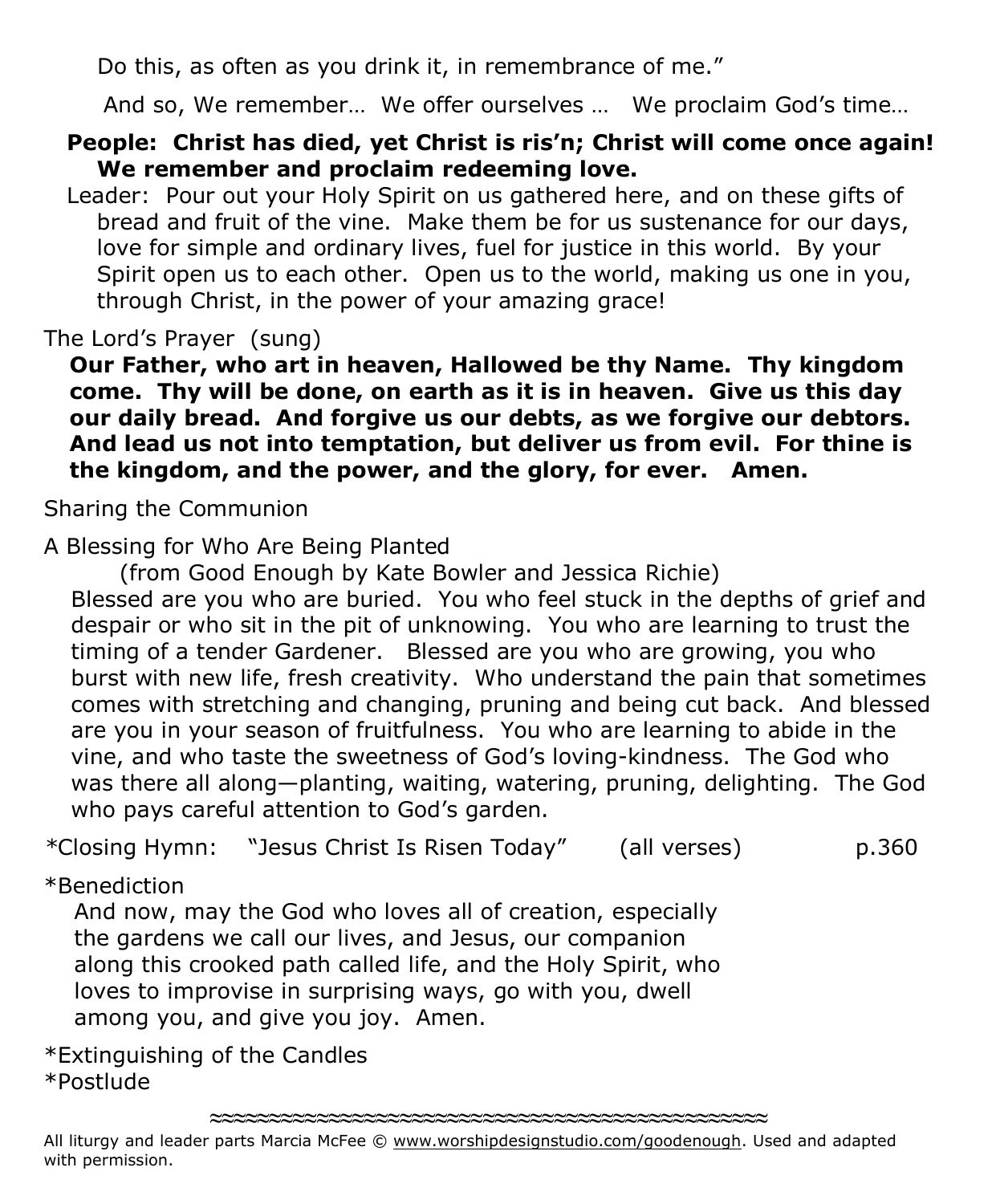**TODAY'S ALTAR FLOWERS** are sponsored by Henry and MaryAnn Heil in honor of their daughter, Marianne Alliston's Birthday.

**TODAY'S BULLETIN** is sponsored by Mr. and Mrs. Charles Brown in honor of their 36<sup>th</sup> Wedding Anniversary.

 **TODAY'S LITURGIST** is someone who is good enough no matter what! **TODAY'S GREETERS** are members of Consistory.

 RESTROOMS ARE AVAILABLE on the main floor of the Church and downstairs.

 We have Bulletin Magnifier Sheets if needed. They can be found on the sound system.

Loose Offering today will go into our Pastor's Discretionary Fund.

**Mask Wearing** - Consistory has agreed that individuals can make their own decision as to the wearing of masks during church services. If you find yourself testing positive for COVID, **please contact the church office** so we can alert others who may have been in contact with you during time spent at church. Thank you.

**Windows To The Future -** Running low on windows note cards? You're in luck because we are having a half-price Spring Sale. Five cards are now just \$5. They are available in the Upper Social Hall where you will also find the quilt auction entry box. Be sure to drop off your sealed bid for the quilt during April.

**GriefShare** – Join us on Wednesdays for our GriefShare sessions in the lower social hall at **6:30 p.m**. This group is open to anyone who wishes to explore the program and/or work to heal. You may join in anytime. We meet each Wednesday from 6:30 to 8:30p.m. until June 1. There is no cost for the program but a suggested donation of \$15.00 (or whatever you can afford to pay) for the workbook. Please register with Pastor Lori, call or text at 610-393-3522.

April Lunch Bunch will be Friday, April 22<sup>nd</sup> at 12 noon at The Brass Rail, 3015 Lehigh Street, Allentown. Please RSVP no later than Monday, April 18<sup>th</sup>. These get togethers are for all members of OZUCC. Please let Linda or Mark Weaver know if you are able to attend by email at [catofpa@ptd.net](mailto:catofpa@ptd.net) or [weavermj@ptd.net,](mailto:weavermj@ptd.net) call at 215-679-7599 or let them know when you see them in church.

Are you considering joining Old Zionsville UCC? We will be having a **New Members' Class** on Sundays, May 8 and May 15 from 9-10 a.m. each day. On May 15, you will be received into membership at the 10:15 a.m. worship service. You can certainly sit in on the class just to review your knowledge of our church. Please speak with Pastor Lori for further details. We already have two folks signed up. Join in!

We are so fortunate to have beautiful **Altar Flowers** either silk or real each week. Thank you to everyone who contributes that gift to our worship experience. Each week after worship someone needs to remove the flowers from the altar and make sure they get to their sponsors or to another location based on the wishes of the giver.